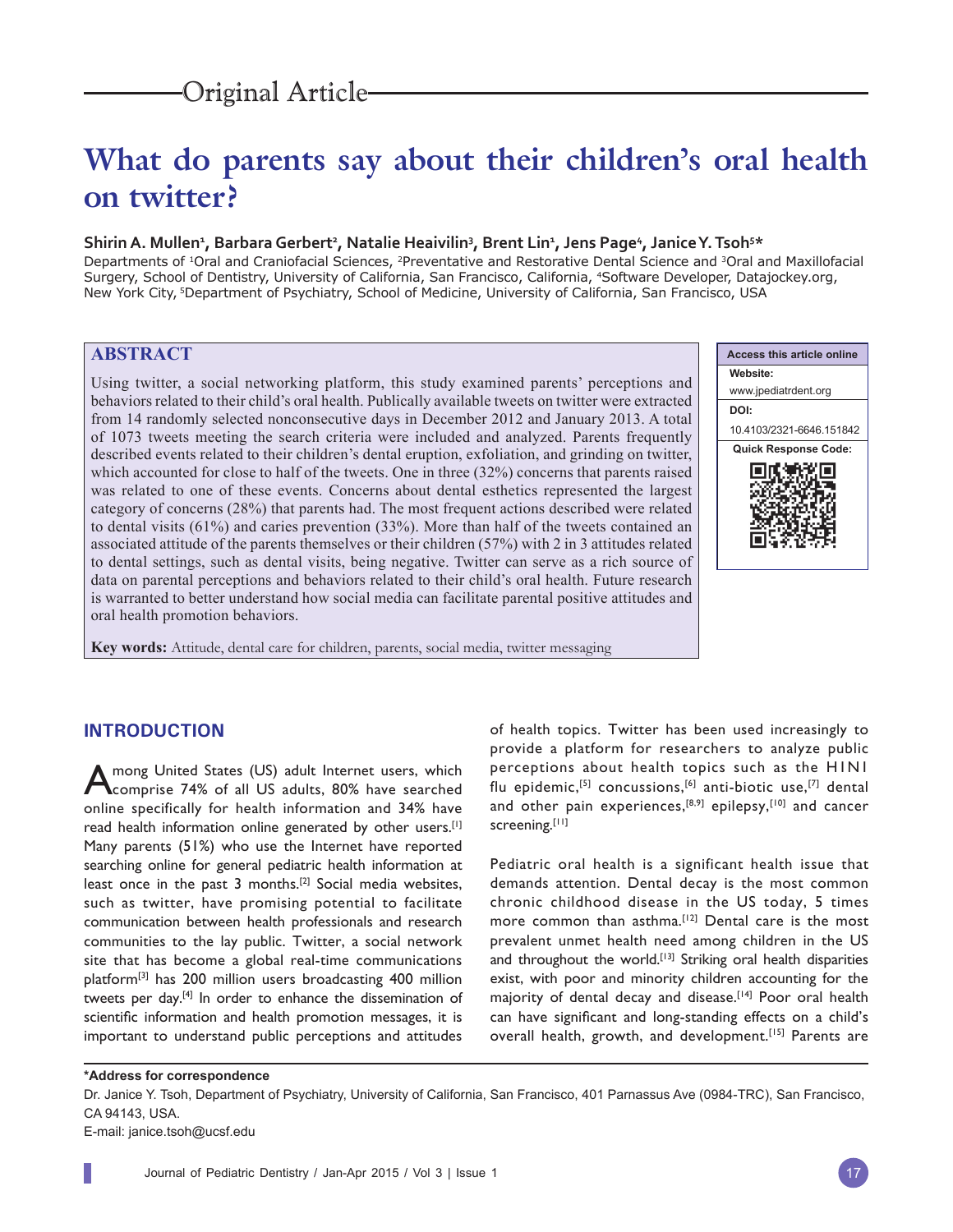primarily responsible for the health of their young children. Investigating parents' perceptions and behaviors about their children's oral health will further the understanding of oral health disparities and will improve the formulation and dissemination of evidence-based oral health information. This study aimed to understand parents' perceptions and behaviors related to their child's oral health by analyzing twitter posts on pediatric dental communications.

## **MATERIALS AND METHODS**

#### **Study design and setting**

This cross-sectional study conducted qualitative content analysis of publically available content on the twitter social networking site (www.twitter.com). Twitter is a forum in which people can share information in real-time through 140 character messages called "tweets." The content on twitter is largely public, with a downward trending 6% of accounts being private in 2009.[16]

#### **Search terms selection**

The objective of this study was to capture the topics and contents that parents talked about relating to their children's pediatric dental situations on twitter. An initial set of inclusionary search terms that were likely to capture descriptions of dental situations such as "teeth" and "dentist" and parent-child relationship such as "my child" and "my son" were identified. To exclude re-tweets and advertisements, the exclusionary terms "RT" and "http" were used. Search terms that a majority of irrelevant tweets, like "nail," which yielded irrelevant statements such as "fight tooth and nail," were excluded from further analysis. The search term identification went through multiple iterations in which a new inclusion or exclusion term was added or removed and 50-100 new tweets were pulled and analyzed. The goal was to obtain the highest degree of relevant tweets without narrowing our search such that we would be excluding relevant information. Using this iterative process of adding one new exclusionary term at a time and assessing the search results, the final set of inclusion and exclusion terms were selected [Table 1]. These established search terms consistently yielded 60% relevant tweets with 3 separate random samples of 100 tweets.

#### **Coding scheme development**

A sample of 800 tweets using the established search terms over 1 week was obtained and analyzed for coding scheme development. The sample of tweets was categorized until thematic saturation was obtained and a coding scheme was formed. The coding scheme consisted of broad themes that branched into more specific categories. The research team of 5 members reached consensus on the final nonmutuallyexclusive five main categories and 33 subcategories [Figure 1 and Table 2]. After the final coding scheme was developed, an independent set of 50 tweets was used

to determine inter-rater reliability between the primary coder (SM) and each of the 4 other team members. The average Cohen's Kappa and PABAK[17] were .98 and .97, respectively, which indicated a high degree of agreement in categorization of tweets between coders.

#### **Data collection**

Using the established set of inclusion and exclusion search terms, we retrieved publically available tweets from 14 nonconsecutive days that we randomly selected in December 2012 and January 2013. In order to obtain equal representation from each weekday, a random number generator was used to randomly select each weekday twice during this 14-day study period. Twitter data were retrieved through a data collection script created and submitted to the twitter search application program interface (API) (https://dev.twitter.com/docs/ api/1/get/search). The data collection script included a specified query that consisted of a series of search terms and logical operators. The twitter search API's time-based parameters were used to confine the selected date range of tweet extraction. The data collection script was programmed to run to repeatedly poll the twitter search API and retrieve all the specified tweets from the selected dates. The resulting collection of tweets generated by the Search API contained contents of the selected tweets, timestamp, and username. The assembled data were then flattened and exported in a tab-delimited format for import into spreadsheets or statistical software. A total

## **Table 1: Inclusion and exclusion terms used in final query to generate the data set**

| Inclusion terms                                                                    | <b>Exclusion terms</b>                                                                                                                            | Relevancy rate,<br>percentage* |
|------------------------------------------------------------------------------------|---------------------------------------------------------------------------------------------------------------------------------------------------|--------------------------------|
| "Tooth" or "Dentist"<br>and "my child" or "my "whitney" or "bieber"<br>or "my kid" | "Dental" or "Teeth" or "http" or "RT" or "dog"<br>or "puppy" or "fairy" or<br>son" or "my daughter" or "comb" or "nail" or<br>"skin" or "dagger." | - 60                           |

\*Relevancy rate is the percentage of the extracted tweet sample that was evaluated as relevant and had a description of or a clear reference to one of the four pain types



**Figure** 1: Coding scheme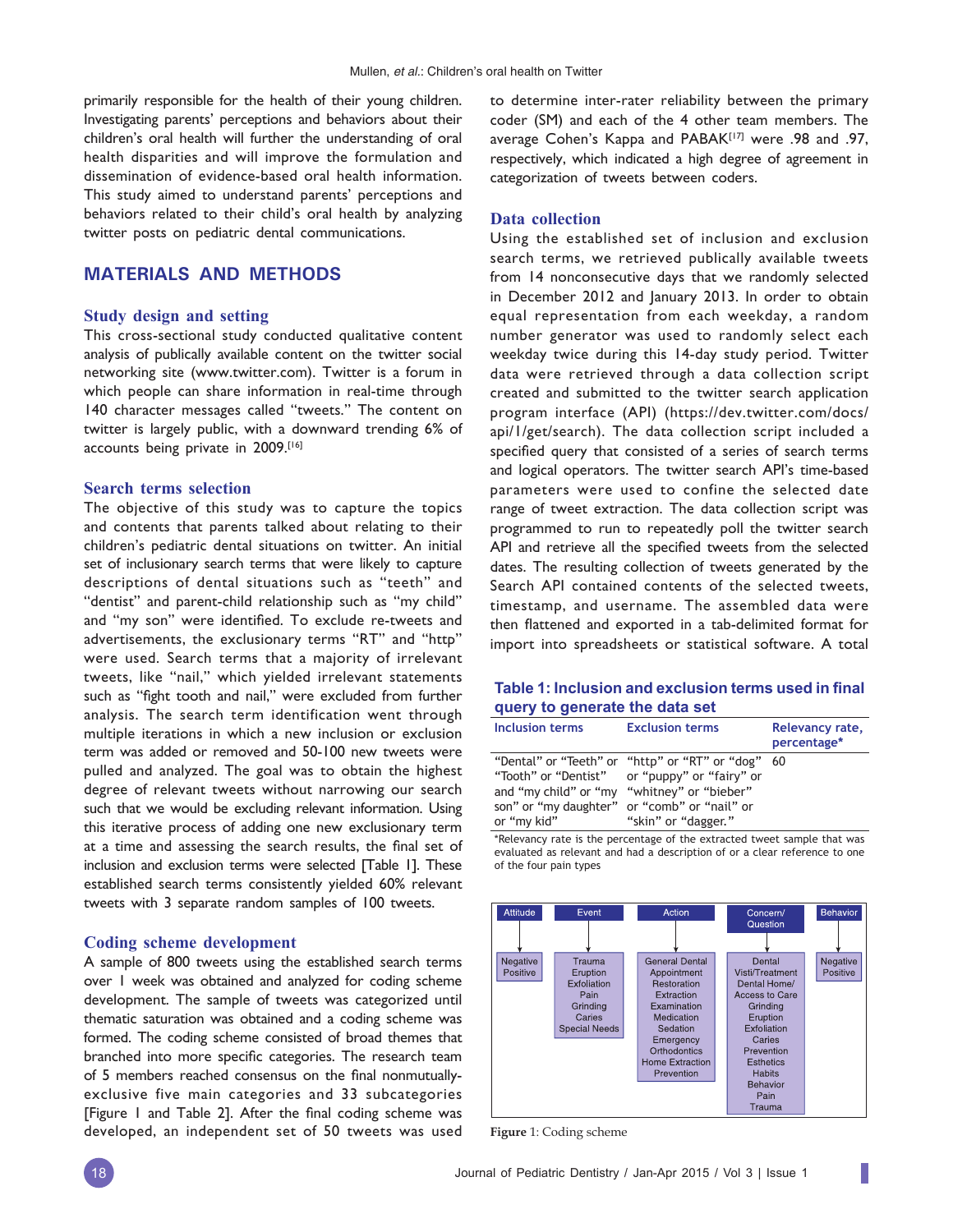| Main category | <b>Definition</b>                                                          | Sample tweet                                                                                                                 |
|---------------|----------------------------------------------------------------------------|------------------------------------------------------------------------------------------------------------------------------|
| Attitude      | Parent or child's attitude<br>towards a dental experience                  | "It's picture day at my son's school today! YAY! I hope he<br>smiles big I love his little perfect teeth"                    |
|               |                                                                            | "My son has perfect teeth already J"                                                                                         |
| Event         | Child's dental<br>experience/incident                                      | "Ugh my son has an abscess tooth"                                                                                            |
|               |                                                                            | "My son is growing in 2 top teeth!"                                                                                          |
| Action        | Child's dental action                                                      | "At the dentist with my daughter. Time for her to get the choppers cleaned"                                                  |
|               |                                                                            | "My son is brushing his teeth for the 3rd time today                                                                         |
| Concern       | Parent concern or question<br>regarding their child's<br>dental experience | "I'm going to need to work 2 part time jobs just to pay for my kid's dental work."                                           |
|               |                                                                            | "How soon can babies start cutting teeth? My son is 7 weeks old<br>and has a white spot in his gums, could this be a tooth?" |
| Behavior      | Child's behavior towards<br>a dental experience                            | "My daughter is a rock star at the dentist. Climbs up in that<br>chair like she owns the place. Love that girl."             |
|               |                                                                            | "My son lost his first two baby teeth. They had to be pulled out. He refused the shot"                                       |

#### **Table 2: Coding Description and Sample tweets**

of 1451 tweets meeting the search criteria during were collected from the defined 14-day study period.

**Qualitative coding and quantitative data analysis**

Two coders reviewed each tweet independently to determine if the tweets should be included and to designate codes to each included tweet. To be included in the analysis, a tweet was to be written by a parent in regard to their child's dental situation. Tweets written about someone else's child, not about a dental situation, or incomprehensible were excluded (*n* = 378). A total of 1073 (74%) tweets were included for analysis. The quantitative data were analyzed using IBM SPSS statistics, version 21. Descriptive statistics, which include frequencies for each coding main and subcategories, mean number of codes per tweet, and its standard deviation (SD) were computed.

## **RESULTS**

Figure 2 shows a word cloud, a graphical representation of word frequency, created on http:www.wordlenet/ using the text contents from the 1073 tweets that were included in the study. The larger the font size of the word in the word cloud, the more frequently the word was used in the tweets. The most frequent words were teeth, son, daughter, tooth, and dentist. All of these words were used as search terms and thus were expected to be found most frequently in the word cloud. Other words that were not search terms that appeared to have high frequency were: going, brush, first, lost, take, appointment, grind, and front.

Each tweet was classified in at least one main category, which may be further classified into one or more subcategories. The categories were not mutually exclusive. The mean number of main categories coded per tweet was 1.79 (SD = 0.68; median = 2.0; range from 1 to 4).



**Figure** 2: Word cloud

The mean number of subcategories coded per tweet was 1.83 (SD = 0.74; median = 2.0; range from 1 to 5). For example, the tweet "At the dentist with my son, poor baby has to be put in a blanket. He hates it.: (#specialneedskidproblems" contains 4 main categories plus one subcategory within each main category coded:

- a. Event (subcategory: Special needs);
- b. Action (subcategory: Dental visit);
- c. Attitude (subcategory: Negative);
- d. Behavior (subcategory: Negative).

Table 3 shows the number and percentage of tweets classified within each main category and their subcategories.

About half of the tweets (*n* = 535; 49.9%) reported some sort of dental events. Of these 535 tweets, the most common reported event was eruption (*n* = 237; 44%), followed by exfoliation (*n* = 194; 36%) and grinding  $(n = 62; 12%)$ . All tweets reported up to 2 events, with a majority (*n* = 514; 96%) reporting a single event. Among those that reported 2 events, the most commonly reported events were eruption and pain on the same tweet (*n* = 12 of 21; 55%).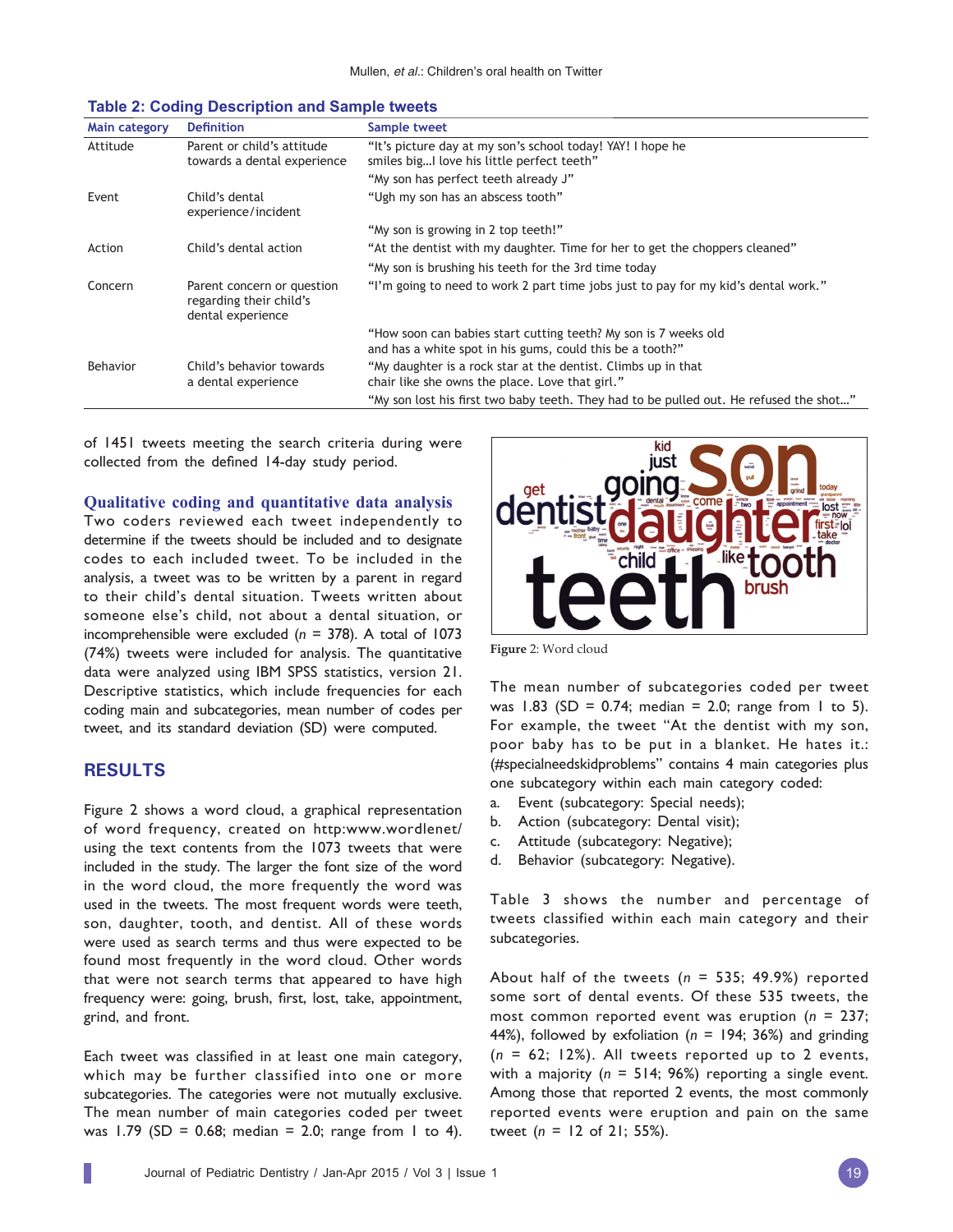| <b>Main categories</b> | $N(%)^*$   | <b>Subcategories</b>                                        | $N(%)^+$   |
|------------------------|------------|-------------------------------------------------------------|------------|
| Event                  | 535 (49.9) | Eruption                                                    | 237 (44.3) |
|                        |            | Exfoliation                                                 | 194 (36.3) |
|                        |            | Grinding                                                    | 62(11.6)   |
|                        |            | Pain                                                        | 22(4.1)    |
|                        |            | Trauma                                                      | 21(3.9)    |
|                        |            | Other (Caries,<br>Special Needs)                            | 20(3.7)    |
| Action                 | 499 (46.5) | General Dental<br>appointment                               | 204 (40.9) |
|                        |            | Prevention                                                  | 165(33.1)  |
|                        |            | Extraction                                                  | 44 (8.8)   |
|                        |            | <b>Home Extraction</b>                                      | 32(6.4)    |
|                        |            | Examination                                                 | 27(5.4)    |
|                        |            | Orthodontic                                                 | 14(2.8)    |
|                        |            | Dental visit- Other<br>(Medication, Sedation,<br>Emergency) | 13(1.2)    |
| Concern                | 203 (19)   | <b>Esthetics</b>                                            | 57 (28)    |
|                        |            | Eruption                                                    | 34 (17)    |
|                        |            | Dental Home/<br><b>Access to Care</b>                       | 27(13)     |
|                        |            | Grinding                                                    | 20(10)     |
|                        |            | Prevention                                                  | 20(10)     |
|                        |            | <b>Habits</b>                                               | 16(8)      |
|                        |            | Exfoliation                                                 | 11(5)      |
|                        |            | Dental visit/Treatment                                      | 11(5)      |
|                        |            | Caries                                                      | 8(4)       |
|                        |            | Other (Behavior,<br>Pain, Trauma)                           | 7(3.4)     |
| Child's Behavior       | 77(7)      | Negative                                                    | 55 (71)    |
|                        |            | Positive                                                    | 22 (29)    |
| Attitude               | 606(56.5)  | Negative                                                    | 321 (53.0) |
|                        |            | Positive                                                    | 285 (47.0) |

**Table 3: Distribution of non-mutually exclusive main categories and subcategories**

\*Percentage of tweets out of total included tweets (n = 1073), +Percentage of tweets out of total Tweets in respective main category

Close to half  $(n = 499; 46.5%)$  of the tweets reported action taken related to a child's dental matter. The most frequently described action take as a general dental visit (*n* = 204 of 499, 41%). The second most common action was related to prevention (*n* = 165; 33%). Prevention actions were defined as the implementation of hygiene practices at home, such as nutrition, brushing, or flossing. Within the tweets reporting a prevention action, 34% reported a difficulty with prevention. Nearly all (95%) of the tweets reporting difficulty with prevention specified the causes of difficulty were the child's uncooperative behavior (*n* = 28, 50%), nutrition barriers (*n* = 21, 38%), or time management (*n* = 4, 7%). Of the 203 total tweets reporting a concern, the largest subcategories were esthetics (28%), eruption (17%) and dental home/access to care (13%).

Of the 77 tweets reporting a child's behavior, a majority reported negative (71%) child behavior. In the tweets related to a dental setting, there were 17 (63%) negative verses 10 (37%) positive child behavior tweets. In the nondental settings, there were 38 (76%) negative versus 12 (24%) positive child behavior tweets.

Each of 606 attitude-coded tweets was classified into either positive or negative attitudes. In case of the presence of both positive and negative attitudes (*n* = 17), a dominant attitude (either positive or negative) was selected. Slightly over half of the attitude-coded tweets reported negative attitudes (*n* = 321, 53%). To further describe the attributes of negative and positive attitudes, the attitudes code was subdivided into dental visit and nondental setting, and further into parent or child subcategories. A majority (73%) described an attitude associated with a nondental setting with no mentioning of dental professionals, dental procedures or clinics, and 27% described an attitude related to a dental visit. None reported attitudes related to both settings on the same tweet. Among tweets reporting attitudes related to a dental event or situation that does not involve a dental visit (*n* = 445), the distribution of positive (49.7%) and negative attitudes (50.3%) were half-and-half. In contrast, about 1 in 3 attitudes related to dental visits (such as dentist, hygienist, or dental appointment) was positive (38%), while 2 in 3 were negative (62%). A Pearson Chi-square test was conducted to examine the association between the types of attitudes (positive versus negative) and the settings involved (dental versus nondental). Results indicated there were significantly higher proportions of negative attitudes involving dental visits when compared with nondental settings,  $\chi^2(1) = 7.35$ ,  $P = 0.007$ . Regarding the source of the attitudes, of 606 attitude-coded tweets, 83% were from parents only, 9% referred to that of a child, and 9% referred to attitudes expressed by both parent and child. The proportions of positive attitudes expressed by parents only, child only, and both parent and child were: 46%, 60%, and 43%, respectively. The distributions of positive and negative attitudes by the source were statistically similar  $(\chi^2)(2) = 3.76$ ,  $P = 0.15$ ).

#### **DISCUSSION**

To our knowledge, this is one of the first studies that examine the topic of pediatric dentistry using twitter. This study demonstrates that parents are conversing about the oral health of their children and providing rich descriptions of their child's dental experiences on twitter. These findings reveal new avenues for oral health professionals to better understand parents' perceptions and behaviors in regards to their child's dental care in order to more effectively promote oral health among children.

One of the major findings of this study was that tweets about children's dental eruption, exfoliation, and grinding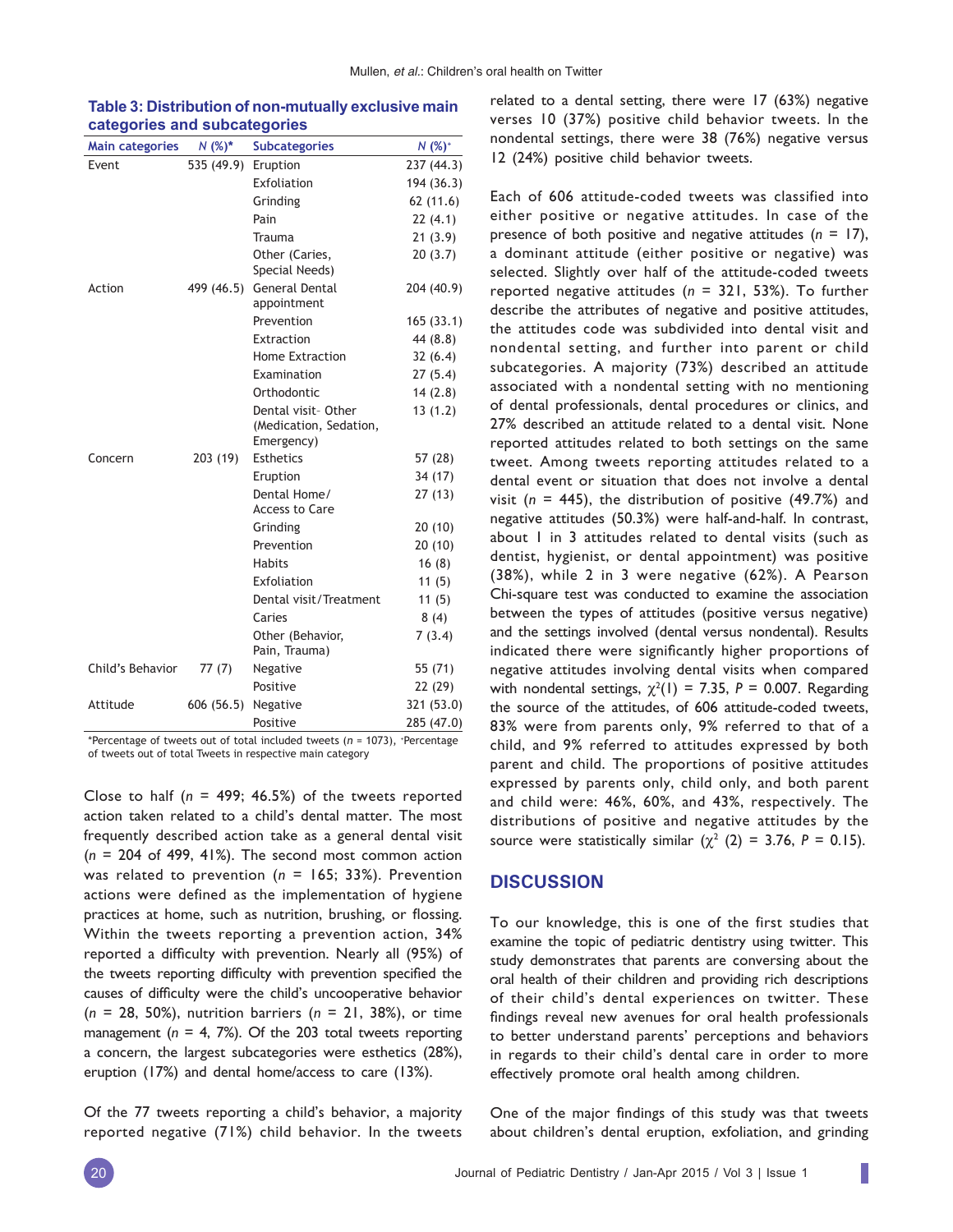were the most frequently discussed topics and were also among the most frequently reported concerns, with one in three (32%) concerns related to one of these topics. These findings are consistent with frequently asked questions by parents to dental professionals in the clinical setting.<sup>[18-20]</sup> The largest category of concerns were those about dental esthetics (28%). Previous studies have also shown esthetics to be a major concern of parents. For example, a study evaluating factors motivating patients and their parents to seek orthodontic treatment found that 87% of parents were concerned about the appearance of their child's teeth.<sup>[21]</sup> This study also found that a frequent concern of parents is about finding a dental home or access to care. Access to dental care concerns among parents are expected to rise as the fastest growing populations of children are those with the highest oral disease rates and least access to dental care.[22-24]

The most frequent action taken related to children's oral health that parents tweet about was dental visits. The fact that parents are talking about their children's dental visits on twitter opens up possibilities for the dental profession to address them with evidence-based messages that will optimize the oral health care of their children. Parents were also found to talk frequently about caries prevention. Extensive decay in preschool children, or early childhood caries (ECC), is a major health problem that requires aggressive rehabilitation and prevention. Up to 50% of children with ECC who receive comprehensive dental treatment under general anesthesia will require retreatment after 6 months.[25] Prevention at home is critical. Dental professionals should investigate what barriers parents are facing in preventing dental decay in their children and implement effective methods to educate, empower, and support parents in their efforts. In this study, it was found that among all tweets that reported a preventative measure, 34% reported difficulty, and half were due to the child's uncooperative behavior. A questionnaire survey found that 59% of mothers stated that they lacked the skill to clean their children's teeth.<sup>[26]</sup> Another study found that parents, whose children had recently had comprehensive treatment under general anesthesia, highly valued oral health professionals sharing practical tips or giving actual demonstrations of oral care techniques such as lying a 2-year-old boy down in the parent's lap and holding him tight while brushing.[27] This need for instruction and assistance with behavior management is consistent with the difficulty expressed by parents in this study with uncooperative children during preventative measures. In addition to demonstrating techniques with parents in the clinical setting, health professionals can meet this need by posting tips and web links of demonstration or discussion of techniques for dental decay prevention on social media sites, such as twitter.

More than half of the tweets in the study contained an attitude expressed toward a pediatric dental related situation. In the nondental setting, the proportions of positive and negative attitudes were similar. In contrast, when the context involved dental settings, only 1 in 3 attitudes reported were positive. The larger number of negative attitudes toward the dental visits could be correlated with the high number of negative behaviors (71%) of the children in the dental office setting that were reported. Understanding parental attitudes is important as research shows that parents' attitudes toward dental health influence the way in which they practice oral hygiene with their child.<sup>[28]</sup> It has been found that mother's positive oral health-related attitudes are associated with brushing twice daily and sound dentition in children.[29] Research suggests that social networks can directly mediate health conditions such as obesity and depression by influencing the social norms and behaviors that lead to them.[30,31] Thus, social media is a promising tool for improving parental attitudes towards dental care providers and their children's oral health.

The dental profession is in a unique position to influence the health of children at large through its involvement in social media. Twitter not only can serve as an effective avenue for health information sharing, but also as a data source for investigating perceptions of parents, including those of minority and low-income populations, whose children are most at risk for dental disease. Internet users between the ages of 18 and 29 make up the largest age group of twitter users.[32] On average, women have their first child at 25-year-old.<sup>[33]</sup> Thus, one of the fastest growing age groups on twitter are those with young children. Furthermore, African-American and Hispanic internet users have high adoption rates (25% and 19%, respectively) for using twitter.<sup>[34]</sup> Twitter may provide an effective way to reach these minority groups with oral-health information,<sup>[35]</sup> given that these groups disproportionately experience dental decay, with higher levels of caries found.[25-27]

There are several limitations to this study. First, we extracted tweets out of a randomly selected 14-day period in a specific timeframe. It is possible that the tweets during this timeframe are not representative of tweets at other periods of time. The 14-days, however, were chosen from 2 months that include both holiday and nonholiday time periods in order to capture a variety of circumstances that may affect the content of the tweets. Second, the manual coding process might have been biased due to individual's subjective judgment. The research team worked to minimize bias by calibrating the team members on coding and having two researchers independently code all tweets and reconcile differences that occurred. Third, background information about the twitter users are unknown and the population posting about pediatric dentistry may differ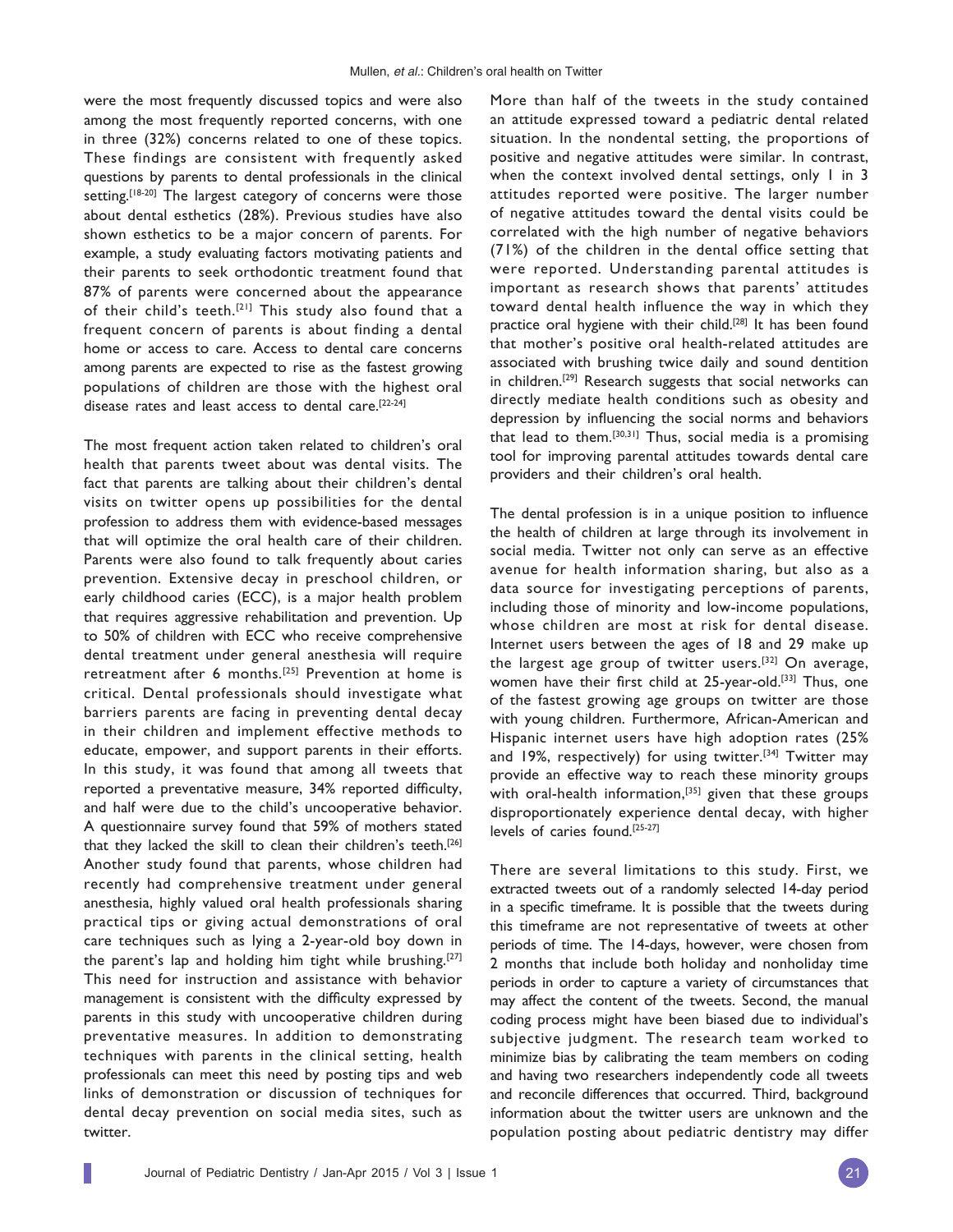from the general population using twitter. Finally, to minimize over inflation of the topics from repeat users conveying similar contents, we only included the first tweet from each unique user during the sampling period. This methodology could have resulted in the loss of depth of the information on each conversation and the sequence of events for each particular user. Future studies can explore the progression of events and influencing factors for each user's reported experiences. Despite these limitations, this study demonstrates that twitter is a unique data source in which parents are communicating information regarding their child's oral health. The similarities between this study and previous findings in the literature suggest that the experiences shared by parents on twitter are similar to those in the general public, thus supporting the twitter as a data source.

These findings revealed what parents are reporting about their children's oral health on twitter. Social media is a force that has and will continue to transform health communications worldwide. It is vital that the dental profession does not get left out of the conversation, but works to engage parents by reaching them in these arenas that they are already actively participating. Through social media, dental professionals have the potential to make lasting contributions by increasing the ability of parents to improve the oral health of their children.

## **CONCLUSION**

Based on this study's results, the following conclusions can be made:

- 1. Parents are conversing about their children's oral health on twitter. These conversations can be used as a data source to better understand parental attitudes and perceptions towards their child's oral wellbeing.
- 2. Parents frequently described events and concerns related to their children's dental eruption, exfoliation, and grinding on twitter.
- 3. Caries prevention is a common topic reported by parents with  $\vert$  in 3 parents reporting a difficulty with prevention; thus demonstrating a need for prevention education among parents and children.

A majority of parental attitudes toward their child's dental visit were negative. Future research should explore factors related to both positive and negative attitudes and how attitudes about dental visits might be improved.

## **ACKNOWLEDGEMENT**

The authors wish to thank Sarah Carpenter for her help with the coding of the Tweets. In addition, we thank Kristina Ahlwardt and April Cole for their help with formulating the codebook.

## **REFERENCES**

- 1. The social life of health information. Pew Internet & American Life Project. Available from: http://www.pewinternet.org/Reports/2011/Social-Life-of-Health-Info.aspx. [Last updated on 2011 May 12; Last accessed on 2014 Aug 05]. Archived by WebCite® at http://www.webcitation. org/6SbyKVkXX.
- 2. Shroff P, Hayes R, Padmanabhan P, Stevenson M. Internet usage by parents prior to seeking care at a pediatric emergency department. American Academy of Pediatrics. Available from: https://www.aap. confex.com/aap/2011/webprogram/Paper15032.html. [Last updated on 2011 Oct 14; Last accessed on 2014 Aug 06]. Archived by WebCite® at http:// www.webcitation.org/6SbyVoR3g.
- 3. Crunch Base. Twitter. Available from: http://www.crunchbase.com/ company/twitter. [Last updated on 2014 Jun 01; Last accessed on 2014 Aug 02]. Archived by WebCite® at http://www.webcitation.org/6SbyaI4OB.
- 4. Tsukayama H. Twitter turns 7: Users send over 400 million tweets per day. The Washington Post, Technology. Available from: http://www. articles.washingtonpost.com/2013-03-21/business/37889387\_1\_tweets-jackdorsey-twitter. [Last updated on 2013 Mar 21; Last accessed on 2014 Aug 05]. Archived by WebCite® at http://www.webcitation.org/6SbyhhJ4A.
- 5. Chew C, Eysenbach G. Pandemics in the age of Twitter: Content analysis of Tweets during the 2009 H1N1 outbreak. PLoS One 2010;5:e14118.
- 6. Sullivan SJ, Schneiders AG, Cheang CW, Kitto E, Lee H, Redhead J, et al. 'What's happening?' A content analysis of concussion-related traffic on Twitter. Br J Sports Med 2012;46:258-63.
- 7. Scanfeld D, Scanfeld V, Larson EL. Dissemination of health information through social networks: Twitter and antibiotics. Am J Infect Control 2010;38:182-8.
- 8. Heaivilin N, Gerbert B, Page JE, Gibbs JL. Public health surveillance of dental pain via Twitter. J Dent Res 2011;90:1047-51.
- 9. Ahlwardt K, Heaivilin N, Gibbs J, Page J, Gerbert B, Tsoh JY. Tweeting about pain: Comparing self-reported toothache experiences with those of backaches, earaches and headaches. J Am Dent Assoc 2014;145:737-43.
- 10. McNeil K, Brna PM, Gordon KE. Epilepsy in the Twitter era: A need to re-tweet the way we think about seizures. Epilepsy Behav 2012;23:127-30.
- 11. Lyles CR, López A, Pasick R, Sarkar U. 5 mins of uncomfyness is better than dealing with cancer 4 a lifetime: An exploratory qualitative analysis of cervical and breast cancer screening dialogue on Twitter. J Cancer Educ 2013;28:127-33.
- 12. Oral health report in America: A report of the surgeon general. US Department of Health and Human Services, National Institute of Dental and Craniofacial Research Web site. Available from: http://www2.nidcr.nih.gov/ sgr/execsumm.htm. [Last updated on 2007 May 01; Last accessed on 2014 Aug 01]. Archived by WebCite® at http://www.webcitation.org/6SbynGfIF.
- 13. Taubman MA, Nash DA. The scientific and public-health imperative for a vaccine against dental caries. Nat Rev Immunol 2006;6:555-63.
- 14. Nield L, Stenger J, Kamat D. Dental disease: Pearly about those pearly whites. Consult Pediatr 2007;6:449-54.
- 15. Van Landeghem K, Bronstein J, Brach C. The role of medical care use and dentist participation. Agency for Healthcare Reseach and Quality, U.S. Department of Health & Human Services. Available from: http://www. ahrq.gov/cpi/initiatives/chiri/Briefs/brief2/index.html. [Last updated on 2003 Jun 01; Last accessed 2014 Aug 15]. Archived by WebCite® at http:// www.webcitation.org/6SbzMvf9k.
- 16. Moore R. Twitter data analysis: An investor's perspective. Tech Crunch. Available from: http://www.techcrunch.com/2009/10/05/twitter-dataanalysis-an-investors-perspective-2/. [Last updated on 2009 Oct 05; Last accessed on 2014 Aug 06]. Archived by WebCite® at http://www. webcitation.org/6SbzUdZRr.
- 17. Cunningham M. More than just the kappa coefficient: A program to fully characterize inter-rater reliability between two raters. SAS Global Forum (Washington, DC, USA). Available from: http://www.support.sas. com/resources/papers/proceedings09/242-2009.pdf. [Last updated on 2009 Mar 22; Last accessed on 2014 Aug 13]. Archived by WebCite® at http:// www.webcitation.org/6SbzaMXB7.